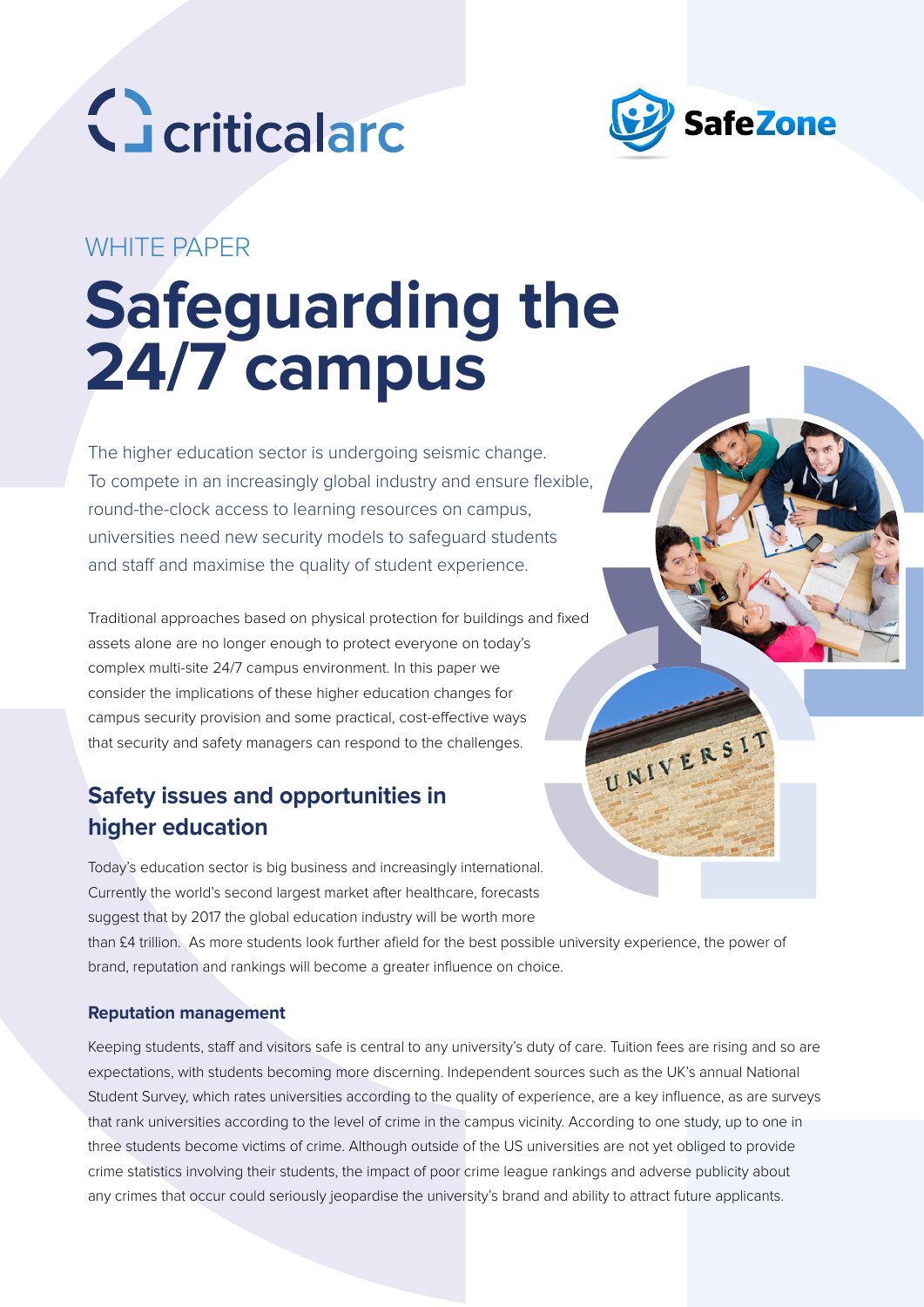Universities therefore need to ensure that they are taking every possible step to ensure the safety and well-being of all students, staff and visitors across the campus and beyond.

#### **Global growth**

Global growth in the education sector is being driven in part by the dramatic rise of students from emerging economies travelling overseas to study. In 2011 there were 4.3 million internationally mobile students in the global higher education sector, with the UK second only to the

## **There are few sectors of the UK economy with the capacity to grow and generate export earnings as impressive as education.**

#### - DAVID WILLETTS, UNIVERSITIES AND SCIENCE MINISTER

US as the most popular destination. In 2011-12 half a million international students were studying at UK universities, spending an estimated £3.9 billion in tuition fees and £6.3 billion in living expenses. These figures are expected to rise by 3.7% per annum until 2020, creating major opportunities for enterprising universities to expand their share of the international student population. However, international students living far from home can be particularly vulnerable, and, due to cultural differences, are less likely to seek help when they need it, so safety is a critical factor in their decision about where to study.

#### **The learning revolution**

The university learning experience is being fundamentally transformed. 24/7 digital communications and online access to taught content is disrupting traditional teaching models and putting pressure on every university to adapt fast to the demands of the new learning landscape. Innovative education technology, such as massive open online courses (MOOCs), could represent a long-term threat to the concept of the physical campus. In response, universities are having to reinvent themselves and find new ways to incentivise students to apply.

Today's cosmopolitan, tech-savvy students are looking for more than a recognised qualification – they also want a rich university experience. So while there are clear opportunities for growth, fierce competition to attract the best students, maintain student numbers and maximise fee revenue is putting pressure on every university to raise its game and offer a fulfilling experience that will appeal to students and the parents who will fund them.



## **Supporting 24/7 learning**

Reflecting changing patterns of learning, students are shifting from face-to-face lectures to remote study, attending campus only for tutorials and group/practical work. Where once the campus was quiet at night, it is now being re-engineered for round-the-clock use, including catering to the night-time economy.

Students expect access to warm, comfortable learning hubs, multimedia resources and computing zones where they can study, socialise and grab a great coffee 24/7

if they want to. Whether it's the sports centre, a favourite meeting place or their research lab, students want to know that they can access the facilities they need around the clock, even at 4am. But to take advantage of this flexibility, students have to be confident that their safety is assured at all times, both on and off campus.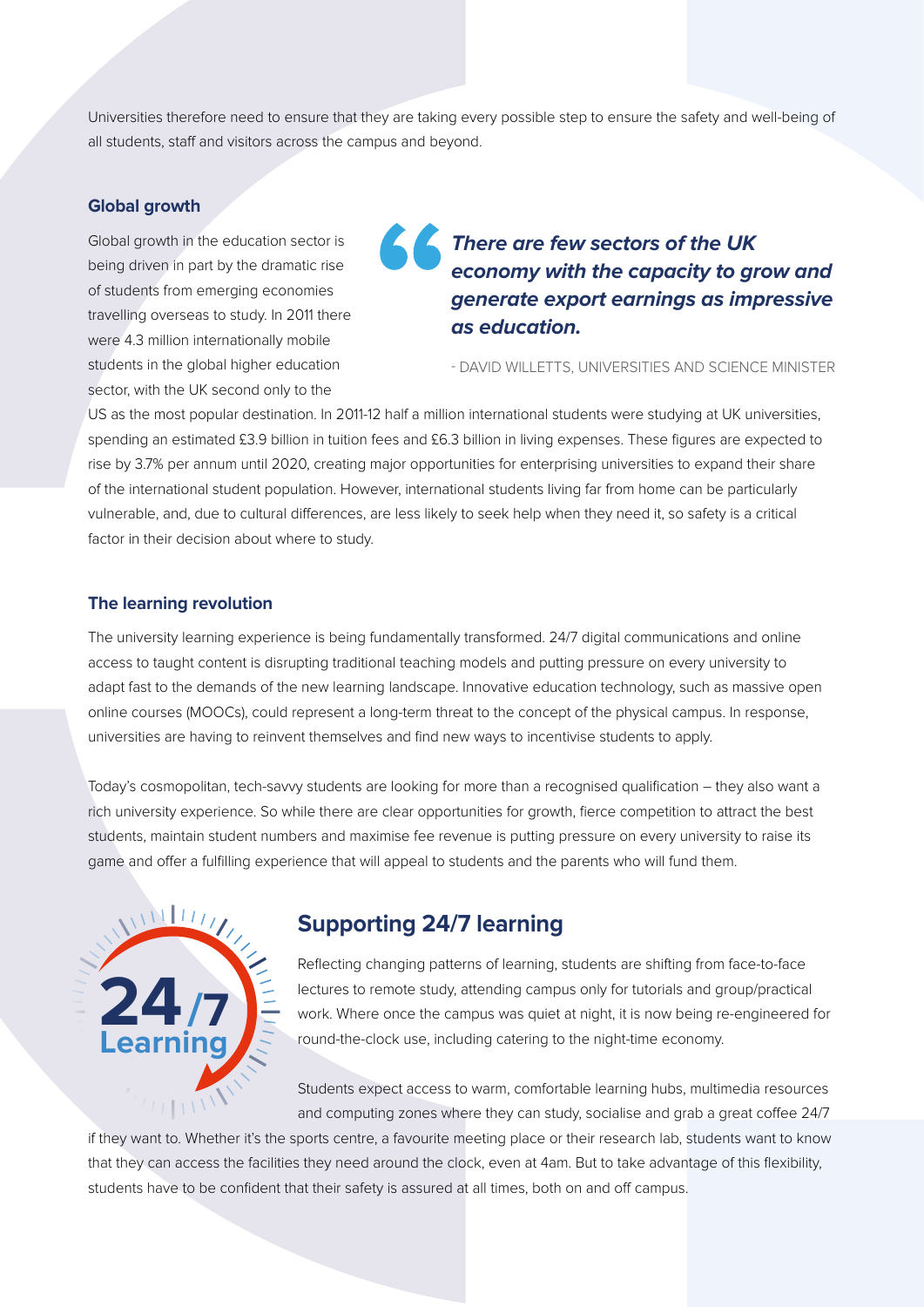However, supporting this 24/7 learning culture is putting immense pressure on security team resources and compounding the challenges around incident reporting, especially for individuals that may be more vulnerable.

These include:

- International students who may typically be nonnative English speakers living away from home for the first time, that face language and cultural barriers that could be a deterrent to raising an alarm or reporting a crime
- Lone workers such as research students and staff working alone late at night, especially those that need access to laboratories where health, safety and hazardous materials could be a high-risk factor
- **J** Women who may feel vulnerable accessing campus facilities, travelling to and from the campus alone out of hours or that feel nervous waiting for public transport in the dark late at night
- **J** Students with a health condition that might make them more likely to need emergency medical assistance or who are more susceptible to an assault
- Students who don't know how to request help or may fear police involvement so avoid raising an alarm if in need of support.

## **Security challenges**

Campuses are notoriously difficult to secure. From assaults and accidents to fire and flooding, the ability to protect higher education estates for every potential emergency is challenging. Yet with funding under pressure, the constant emergence of new threats and complexity of expanding multi-site campuses, security budgets are being stretched ever further.

#### **The status quo**

Going some way to address the challenges, universities have made significant investments over the past 20 or so years in electronic systems built around CCTV-based video surveillance, access control, external lighting and fixed help points. These electronic systems are typically combined with manned guarding and remote monitoring as part of a centralised command and control approach. This level of physical security involves major capital investment, significant building work, IT support and ongoing maintenance.

#### **Security system limitations**

While electronic surveillance and access control have a key role to play to ensure resilience and business continuity, the established security model is primarily designed to protect properties rather than people. In practice, there is a limit to how far flooding a campus with CCTV cameras or swipe-card systems can be effective in deterring and enabling a rapid response to personal crime. They generally lack flexibility, are limited as incident prevention tools and don't cover non-university areas such as public parks and walkways that may connect campus properties. Although increasingly sophisticated, these systems can only offer a generic level of protection that is not designed to meet the personalised needs of specific individuals when they need help.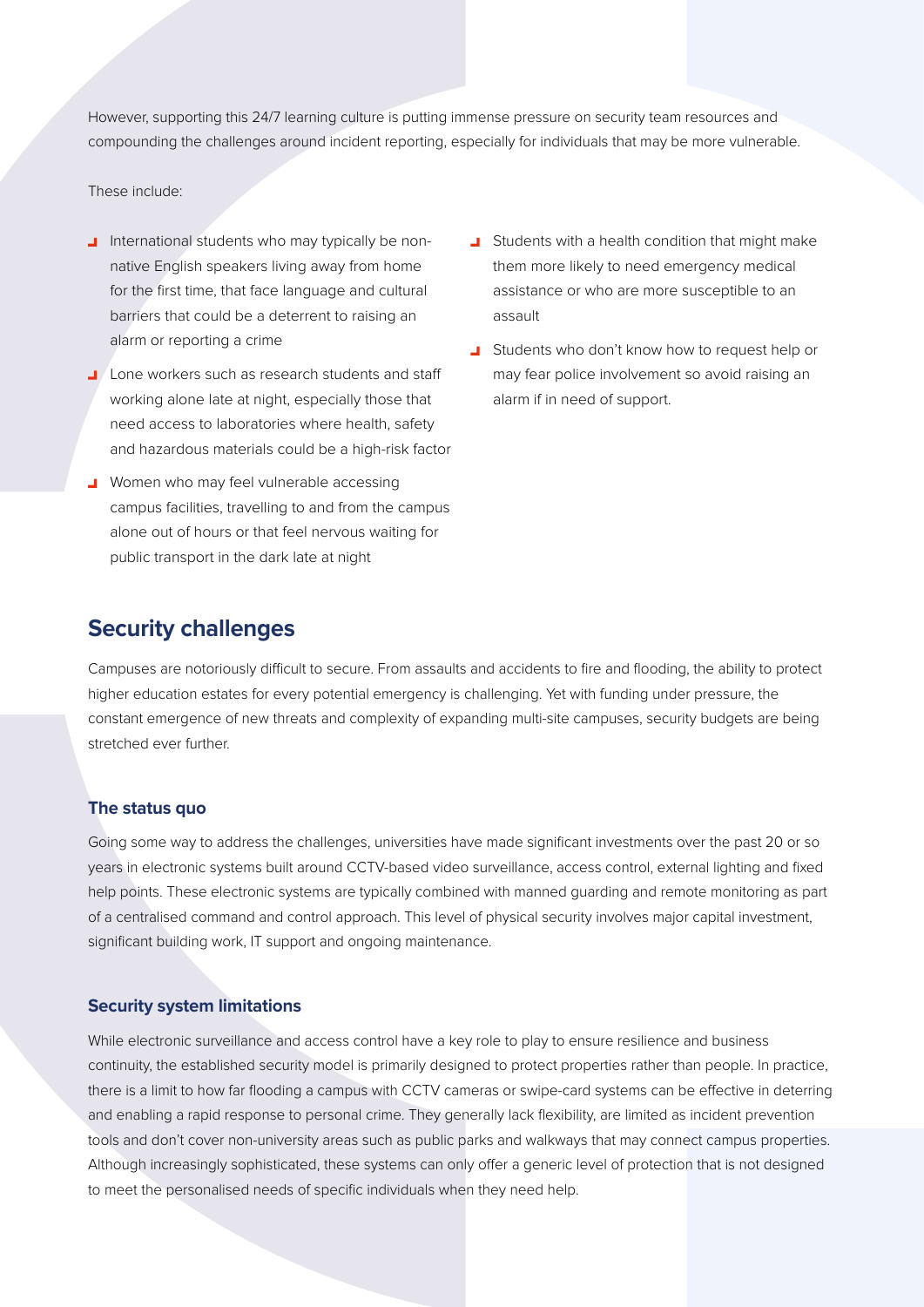One of the key drawbacks is that once an alert has been raised, current command and control systems don't provide a complete live situation overview or the ability to share vital information across the security team as an incident unfolds. This can make it difficult to locate the nearest security team members and coordinate a fast, appropriate response, especially if teams depend on traditional two-way radio to communicate. If teams struggle to share relevant, consistent live information with in-house security staff, contractors and third parties including first aiders and the emergency services, the chances of a successful outcome will be hindered and delayed.

In addition, the ability to geo-target mass communication across dispersed estates can be vital during more serious incidents, for instance if a large-scale threat was to occur out of hours at say a 24-hour study hub and 50 students had to be safely evacuated at 2am? Currently, few universities can communicate with very large groups and mobile SMS methods are costly and unreliable. Furthermore, lack of shared situation visibility means that security responders on the ground don't necessarily know the identity or whereabouts of other staff on duty at any given time of day – which all adds to the practical difficulties of organising a smooth, rapid response.

### **People-centred protection**

A new generation of people-centred security solutions is emerging that can give all members of a security team 24/7 real-time visibility of any live incident so that they can prioritise resources, coordinate a rapid response and maximise the chances of a successful outcome. Designed to support and extend existing physical security infrastructures and teams, this approach enables more effective use of security resources without extra capital investment.

Leading the way in the emerging field of personalised protection is SafeZone from CriticalArc, an enterprise risk management solution that uses location intelligence to meet the needs of students and staff wherever and whenever they need help, both on and off campus. Available as a secure Cloud-based managed software service, it provides security and safety teams with a complete situational view by automatically sharing relevant data about each live incident.

A free smartphone app puts a help point or panic alarm in the pocket of every student and staff member, enabling them to tap the app on their phone to raise an alert or report an incident easily, safe in the knowledge that the nearest security team member can receive their alert and respond quickly. Everyone who downloads the app registers their basic personal details. This ensures that if they raise an alert, the security team has the relevant information about the identity and needs of the person raising an alarm. For example, if a student, staff member or small team is working alone late at night in a faculty building, they can use SafeZone to automatically check-in so that the security team are aware of their presence and know to check on them from time to time.

With campus environments becoming more complex and resources shrinking, SafeZone enables universities to improve operational productivity, reduce the need for additional capital investment and run their security operations more efficiently, in turn creating wider value for the university.

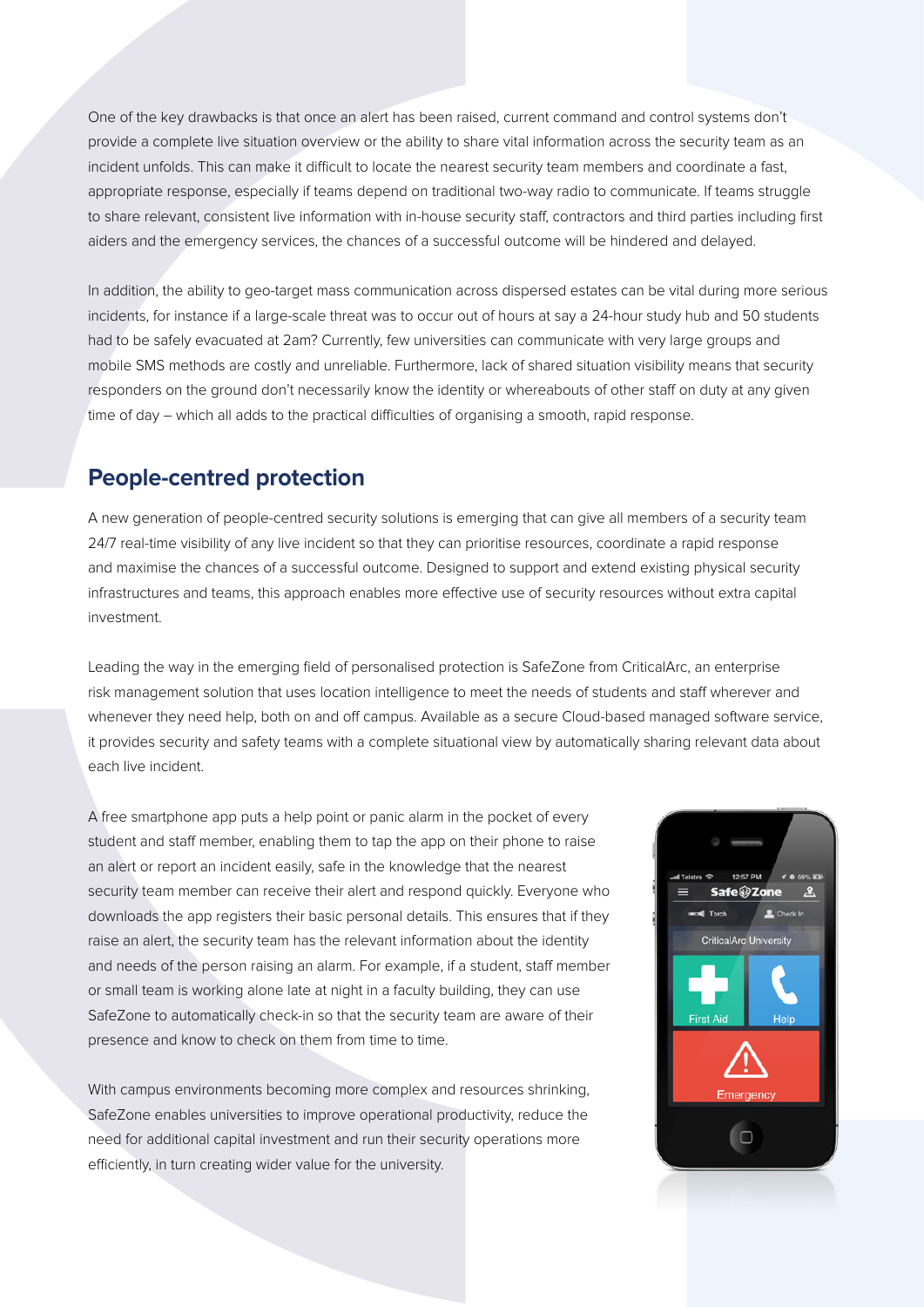## **Safeguard your campus 24/7 with SafeZone**

Flexible, scalable and equipped with multiple features, SafeZone can help any university create a safer 24/7 learning and research environment as part of their campus security strategy, SafeZone delivers numerous

**- In the control room,** 

**SafeZone Command or in the field**





**J** Complete situation awareness enabling a rapid, effective incident response

benefits including:

- **Accurate, timely intelligence for response teams** as an incident unfolds
- Real-time, geo-located single-button alerts to eliminate communication problems and make it less onerous for international students to seek help
- **Automatic transmission of personal data that can** eliminate language barriers
- Management and protection of lone and out-of-hours workers who can check-in for extra monitoring support
- Fast, targeted mass-communication during large-scale critical incidents across dispersed estates
- **L** Large-scale multi-skill team activation and intra-event management.

By providing instant coverage to enhance protection without additional investment in staff or fixed infrastructure SafeZone can also:

- **Ensure the security team and first responders** receive the right information to coordinate an appropriate and efficient response quickly
- **Enable better coordination with security teams,** third parties and the emergency services
- **J** Optimise productivity, reduce travel time and maximise visibility where and when needed
- **Extend coverage beyond campus boundaries** along travel corridors at no extra cost
- **Establish temporary coverage zones, for example,** for overseas excursions at any time, anywhere worldwide
- **J** Capture all incident data for full reporting, compliance and continuous improvement
- **Drive operational efficiency and maximise return** on security investment
- **I** Clearly demonstrate a commitment to student and staff safety for an enhanced reputation.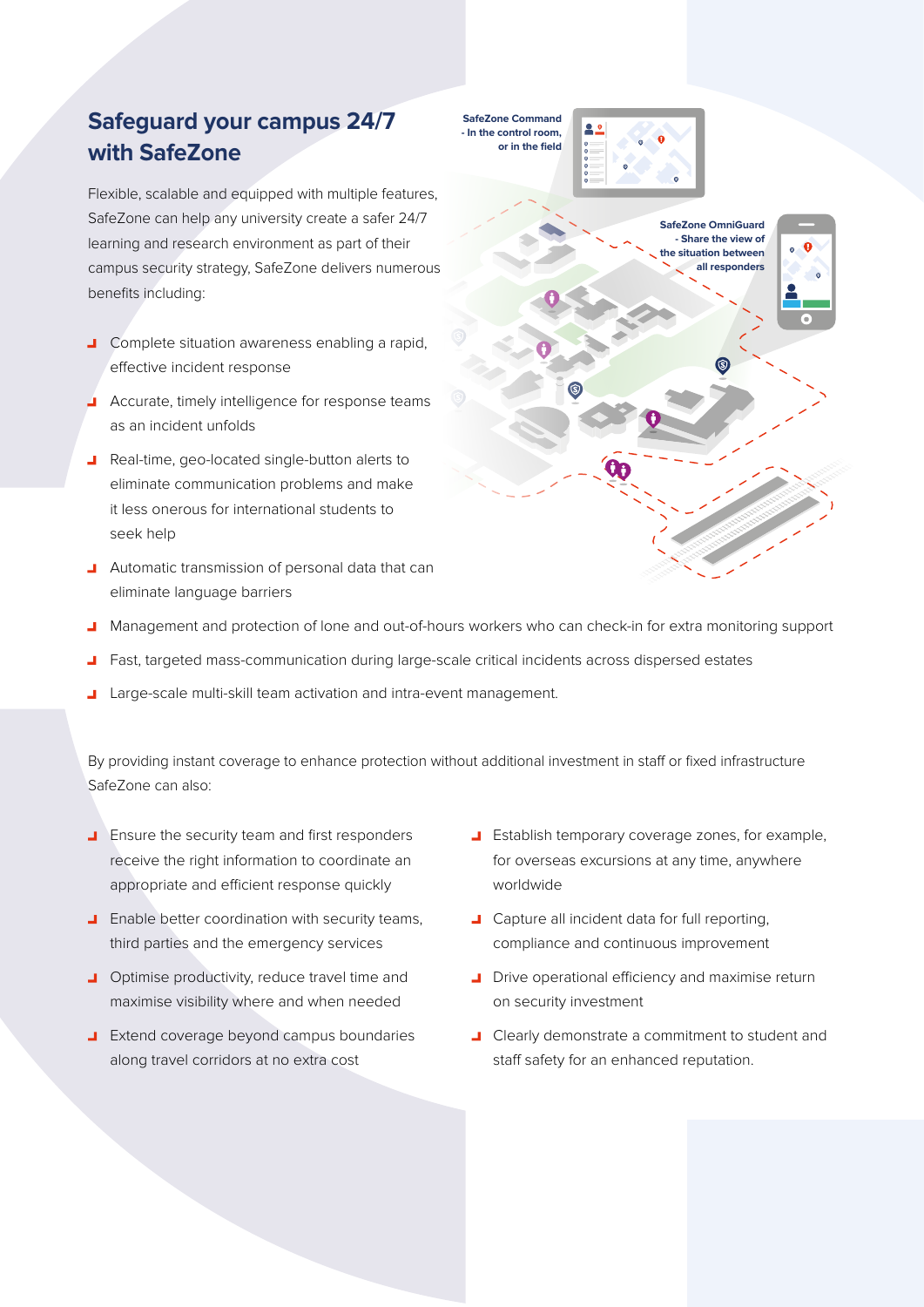## **Profile:**

## UNIVERSITY of York

*"The University of York operates in a very competitive business environment. We are undergoing a major transition to attract more students, both from the UK and, increasingly, from overseas. To support an ambitious ten-year growth plan, our drivers are to deliver excellence in teaching, research and quality of the student experience. Safety is closely bound to the student experience – it's one of the main concerns for prospective students and their parents, especially for overseas applicants. We treat student security extremely seriously and, while York is one of the safest places in the UK to study, we wanted to build on and complement our existing physical security systems to take a forward-looking, more proactive approach to security management to make best use of our resources. After an extensive review of the options, we became the first UK Russell Group to deploy SafeZone, starting with a pilot trial then soft launch in January 2015. As a proven, off-the-shelf solution, it has been incredibly easy to implement, has proven popular with students and delivered multiple benefits.*

*Throughout 2015 we will continue to embed SafeZone into the university culture with a full programme of security team training and a promotional drive to register students for the service When the next cohort of undergraduates enrol in October 2015 it will be mandatory for every student to download the app and our team* 

*will be fully prepared to respond fast to every alert. So far the results have been very positive – we have reduced response times, seen an exceptionally low rate of false alarms and our confidence in the product is 99.9%. It has been a tremendous leap forward that has given our entire security team the real-time situational awareness about every live incident they didn't have previously.* 

Image: University of York/John Houlihan

mage: University of York/John Houlihan

*It has already delivered successful outcomes in a number of active emergency calls, for example, when a student*  with a pre-notified medical condition sent an alert, the security team was on the scene in minutes prepared with a defibrillator. In addition, SafeZone generates a wealth of data reports that we can analyse to identify *enhancements and ensure that we are continuing to deliver a cost-effective, sustainable security service to the entire University and its affiliates. The expectation is that by helping York to offer an exceptional higher education experience, the results will cascade into the all-important National Student Survey rankings and in turn translate into higher numbers of candidates applying to study here – making it a win-win for everyone."* 

- DENIS FOWLER, DIRECTOR OF HEALTH, SAFETY AND SECURITY, UNIVERSITY OF YORK